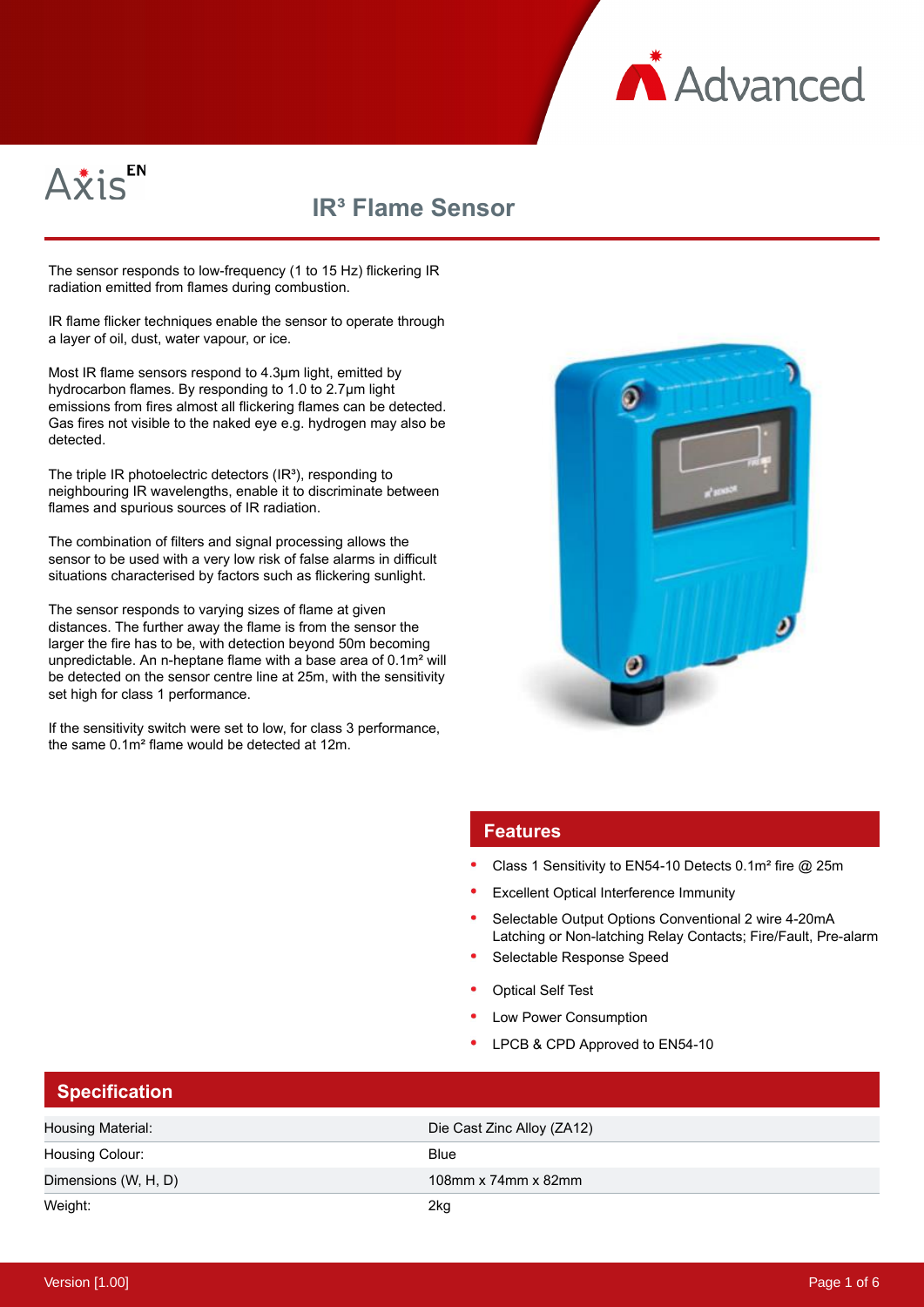| Cable Gland Entries:                                                              | $2 \times 20$ mm                                                             |
|-----------------------------------------------------------------------------------|------------------------------------------------------------------------------|
| Supply Voltage:                                                                   | 14 to 30Vdc                                                                  |
| Supply Current:                                                                   | See DIL switch settings                                                      |
| Power Up Time:                                                                    | 2 seconds max.                                                               |
| Test Signal Voltage:                                                              | 14 to 30Vdc                                                                  |
| <b>Relay Contact Ratings:</b><br>Current<br>Voltage<br>Resistive Loads Only Power | 1.0Amp. Max.<br>50Vdc. Max.<br>30W Max.                                      |
| Range: - Class 1<br>(Sensitivity Setting - Class 3<br>see EN54-10)                | 0.1m <sup>2</sup> n-heptane at 25m<br>0.1m <sup>2</sup> n-heptane at 12m     |
| Field of View:                                                                    | 90° min. Cone                                                                |
| Operating Wavelength Band:<br>IR                                                  | $0.75$ to $2.7 \mu m$                                                        |
| Sensitivity:<br>(See note 2)                                                      | $High = Class 1$<br>Low = $Class 3$                                          |
| Operating Temperature:                                                            | - 10 $^{\circ}$ C to +55 $^{\circ}$ C                                        |
| Storage Temperature:                                                              | - 20 $^{\circ}$ C to +65 $^{\circ}$ C                                        |
| Relative Humidity:                                                                | 95% Non condensing                                                           |
| IP Rating:                                                                        | IP <sub>65</sub>                                                             |
| EMC Immunity / Emissions:                                                         | EN61000-6-1, EN61000-6-2<br>EN61000-6-3, EN61000-6-4<br>EN 50130-4, EN 55022 |
| Approval:                                                                         | EN54-10<br>729a/01                                                           |
| <b>CPD Certificate No:</b>                                                        | 0832-CPD-0595                                                                |

| <b>Order Codes and Options</b> |                                  |
|--------------------------------|----------------------------------|
| 016589:                        | IR <sup>3</sup> FLAME SENSOR     |
| 007127:                        | STAINLESS STEEL ADJUSTABLE MOUNT |
| しましょう しょうしょう あいしょう しょうしょう      |                                  |

## **Electrical Connections**

The sensor can be connected to a two-wire circuit supplying 14V to 30V dc. The sensor is connected to the supply via terminals 1(+IN) and 2(-IN) under the front terminal cover. Connections to the sensor are polarity sensitive.

A remote sensor optical test input is available on terminals 3(+R) for +IN and 4(-R) 0V. When a 14V to 30V dc supply is applied to this input IR test sources activate within the sensor and a flame-detected state will be outputted. See Fig. 1.

## **Flame Detection Characteristics**

The sensor responds to varying sizes of flame at given distances. The further away the flame is from the sensor the larger the fire has to be, with detection beyond 50m becoming unpredictable. An n-heptane flame with a base area of 0.1m<sup>2</sup> will be detected on the sensor centre line at 25m, with the sensitivity set high for class 1 performance.

If the sensitivity switch were set to low, for class 3 performance, the same 0.1m² flame would be detected at 12m.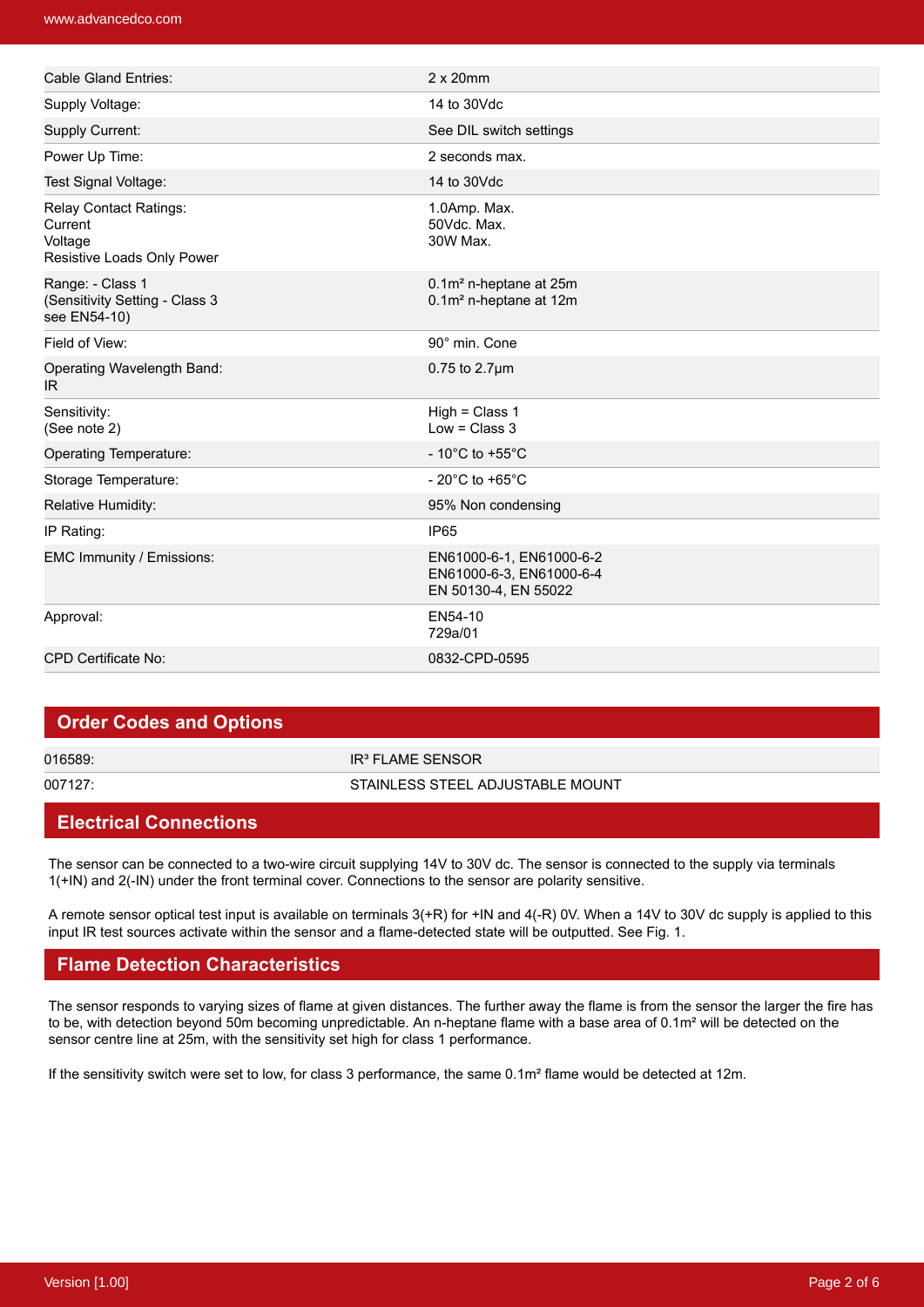

To meet the requirements of EN54:10 clause 5.1.2, all testing has been performed at the highest sensitivity (class1) setting. The polar diagram shows that the sensor sensitivity is at its greatest along the central axis. The variation in relative range against viewing angle is show as a percentage of peak performance. The diagram is a section through the sensors conical field of view.



Fig. 3 Relative range as a function of viewing angle - IR<sup>3</sup> Flame Sensor

#### **Alarm Current Output Values**

When the sensor detects a flame the sensor supply current value (4-20mA or 8-28mA) will increase.

The sensor is shipped with the internal DIL switch (5) set to give a latching alarm current. Normally the current required by the sensor is 4mA or 8mA at 24Vdc with no flame in view. When a flame is in view, the supply current value will increase to 20mA or 28mA, the fire relay RL1 will energise and red fire LED will illuminate.

The supply to the sensor has to be broken in order to reset the sensor. Values below 3.0mA are an indication of a fault conditions.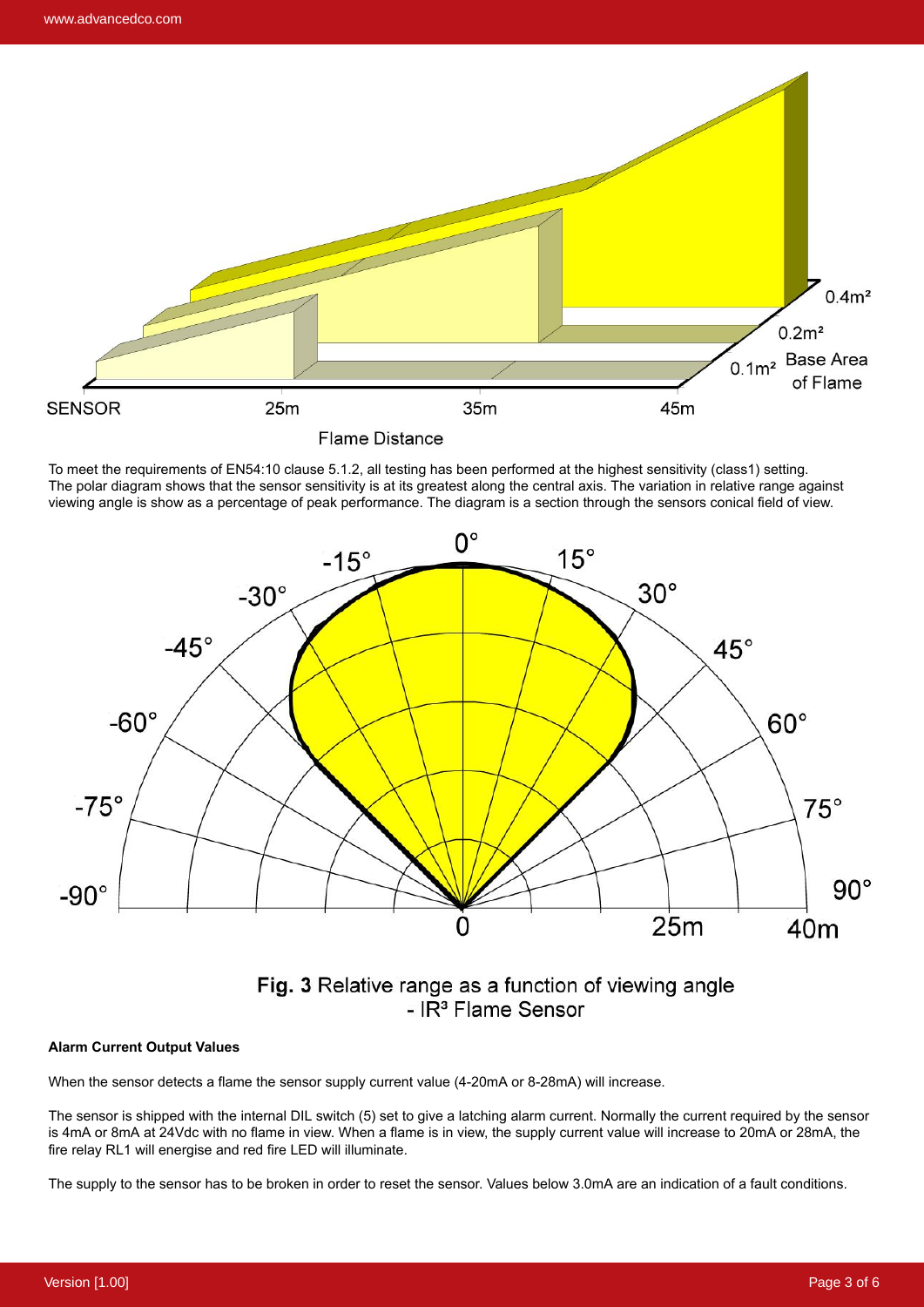



#### **Proportional Output** Vlaues **(Non-Latching)**

When the sensor sees any flame flicker the proportional values of (4-20mA or 8-20mA) will increase.

The sensor is set to give a proportional value of 4mA or 8mA with no flame in view. The value increments when flame flicker pulses are seen. With an output value approaching 20mA the fire LED will illuminate.

Values below 3.0mA are an indication of a fault conditions.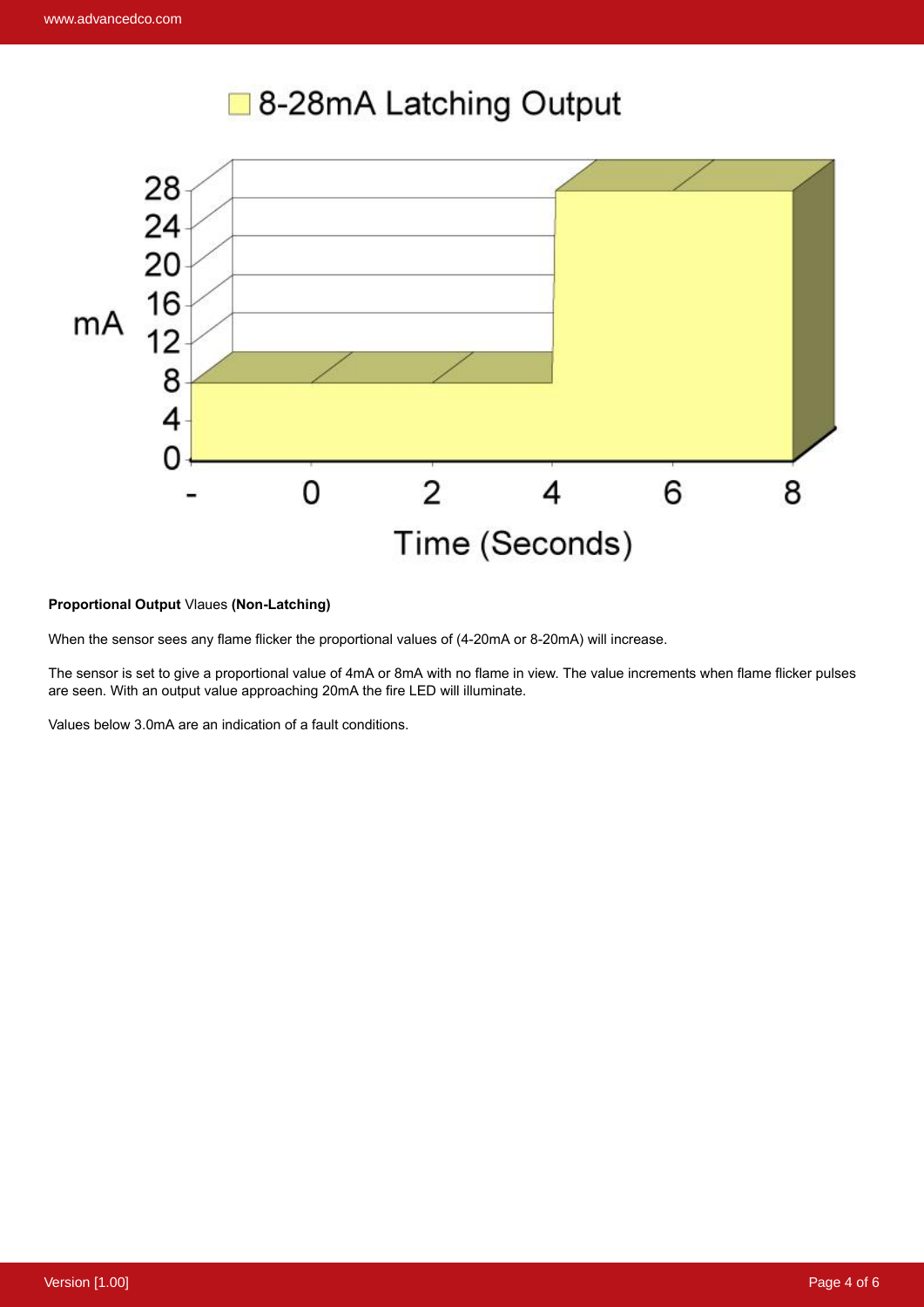



Once illuminated the red Fire LED and output value are held for 5 seconds after the last flame has been seen, after which the output value decrements back to 4 or 8mA.



Proportional output values between 4 or 8mA and 20mA can be used to provide an early warning of fire. These values hold only for 3 seconds from the last flame sighting.